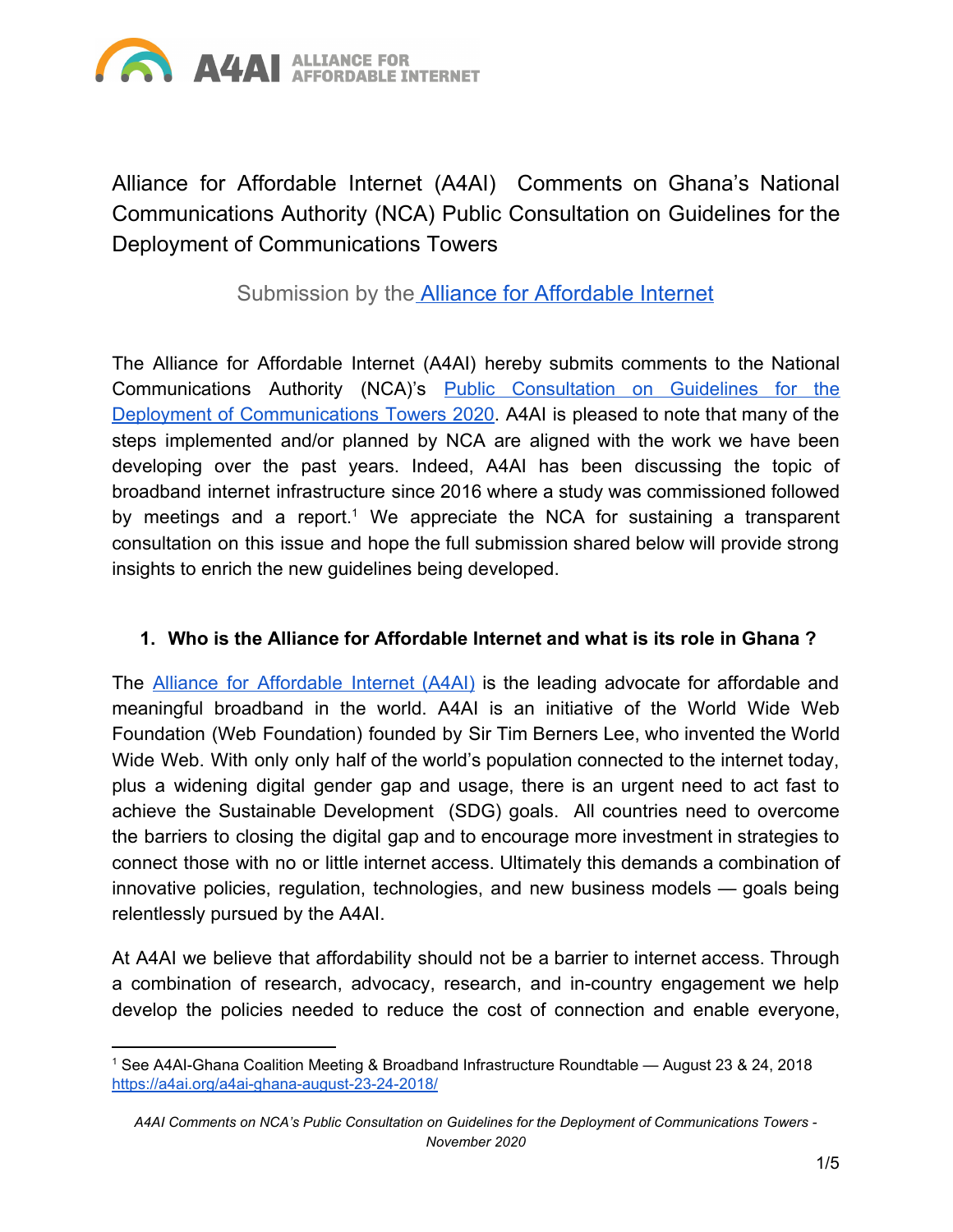

everywhere to afford to come online. The A4AI Ghana coalition established in 2014 has been instrumental in pursuing the objective of affordability since the country endorsed the "1 for 2" affordability standard, the second nation to do so<sup>2</sup>. Through the local coalition, A4AI has convened the private sector, policymakers, regulators such as the NCA and civil society actors to deliver on policies needed to reduce the cost to connect and make universal, affordable internet access a reality for all.

At the start of its work in Ghana, A4AI held a successful first A4AI-Ghana Forum in which a number of priority issues were identified. These priority issues have the potential to undermine efforts to increase Internet access and affordability to broadband in Ghana. The priority issues identified in Ghana were: i) Consumer Awareness and Pricing Transparency, ii) Infrastructure Sharing and Open Access, iii) Research and Data Collection and iv) Taxation. The coalition formed working groups which have been instrumental in raising awareness and advocacy based on evidence. In 2015 the infrastructure sharing and Open access working group advocated for a study on infrastructure sharing in Ghana was supported by A4AI and conducted by Vieira de Almeida Advogados (Vda) in 2016. A copy of the study is found [here](https://1e8q3q16vyc81g8l3h3md6q5f5e-wpengine.netdna-ssl.com/wp-content/uploads/2014/02/GhanaReport-FinalReport07.02.2017-5-1.pdf)

Please see A4AI's website and A4AI-Ghana specific page for more information<sup>3</sup>.

## **2. Insights from previous discussions on infrastructure sharing**

Following the presentation of the study to the Hon Minister of Communications in March 2017, A4AI conducted a Broadband Infrastructure Roundtable held in Ghana in August 2018 to discuss the good practices identified, which were subsequently officially presented and recommended to the NCA. Some of the key recommendations were the need for the **NCA to strengthen data gathering particularly around existing infrastructure, encourage centralised administrative diligences and functions such as tax, permits, rights of way managements (i.e a "one-stop-shop"), set harmonised standards for infrastructure build and to make such data publicly available<sup>4</sup>.** We strongly encourage the Authority to revisit these earlier submitted recommendations in addition to the new ones we now present after reviewing the [2010](https://www.nca.org.gh/assets/Uploads/Communications-Towers-Guidelines3.pdf) [Tower Guidelines](https://www.nca.org.gh/assets/Uploads/Communications-Towers-Guidelines3.pdf) .

<sup>2</sup> the a goal of *"1 for 2" i.e* no consumers should spend more than 2% of monthly income per capita for 1GB broadband connection

<sup>&</sup>lt;sup>3</sup> A4AI's Website and Ghana specific page : <https://a4ai.org/> and <https://a4ai.org/ghana-africa/>

<sup>4</sup> See pages 25-28 of the Ghana [Infrastructure](https://1e8q3q16vyc81g8l3h3md6q5f5e-wpengine.netdna-ssl.com/wp-content/uploads/2014/02/GhanaReport-FinalReport07.02.2017-5-1.pdf) Sharing and Open Access Study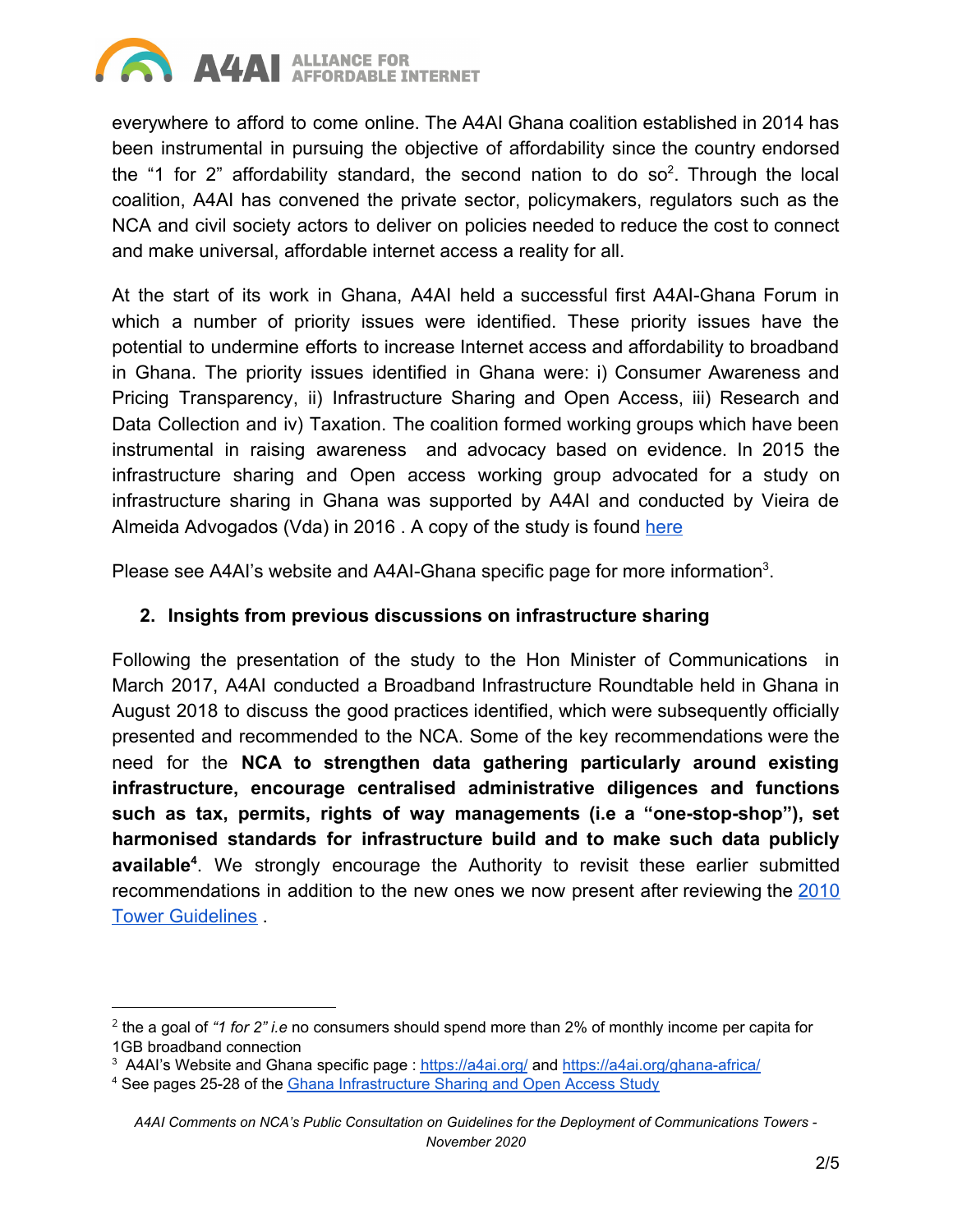

- **3. Suggested recommendations to the Guidelines for the Deployment of Communications Towers 2020:**
	- a. **Create a list with acronyms used:** It would be helpful to create a list with the acronyms used throughout the document;
	- b. **On the database:** Clarify which institution will be responsible for creating and maintaining the database, as well as which information will be part of it, and which parts will be confidential and which parts will be public;
	- c. **Provide sound and clear guidance related to infrastructure sharing.** Neither the types of possible sharing agreements are not described, nor what constitutes a "reasonable" attempt to reach such agreements is clear in the document. The term "reasonable" is used in the document e.g. "A person who intends to construct a tower must demonstrate that all reasonable steps have been taken to investigate tower sharing before applying (...)". What constitutes "reasonable steps" is not clear. Nonetheless, having clear guidance and/or rules benefits both regulators and operators. Avoiding terms that could open up the guidelines to future misunderstandings and/or problems is therefore a must;
	- d. **Clarify aspects related to the liability of operators**: The guidelines should specify the cases in which the operator will be held liable for actions and/or omissions that might cause risks and/or damage. The operator should be held liable, for example, even when something occurs prior to the expiration of the timeframe to fix a defect agreed with the agency;
	- e. **Clarify aspects related to sanctions and appeals**: The administrative and/or criminal procedures are not clear in the document. For example, which document establishes administrative processes and procedures related to appeals, other than the rules presented in the guidelines? Moreover, in case the Inter-Ministerial Committee is not established, which rules apply?; and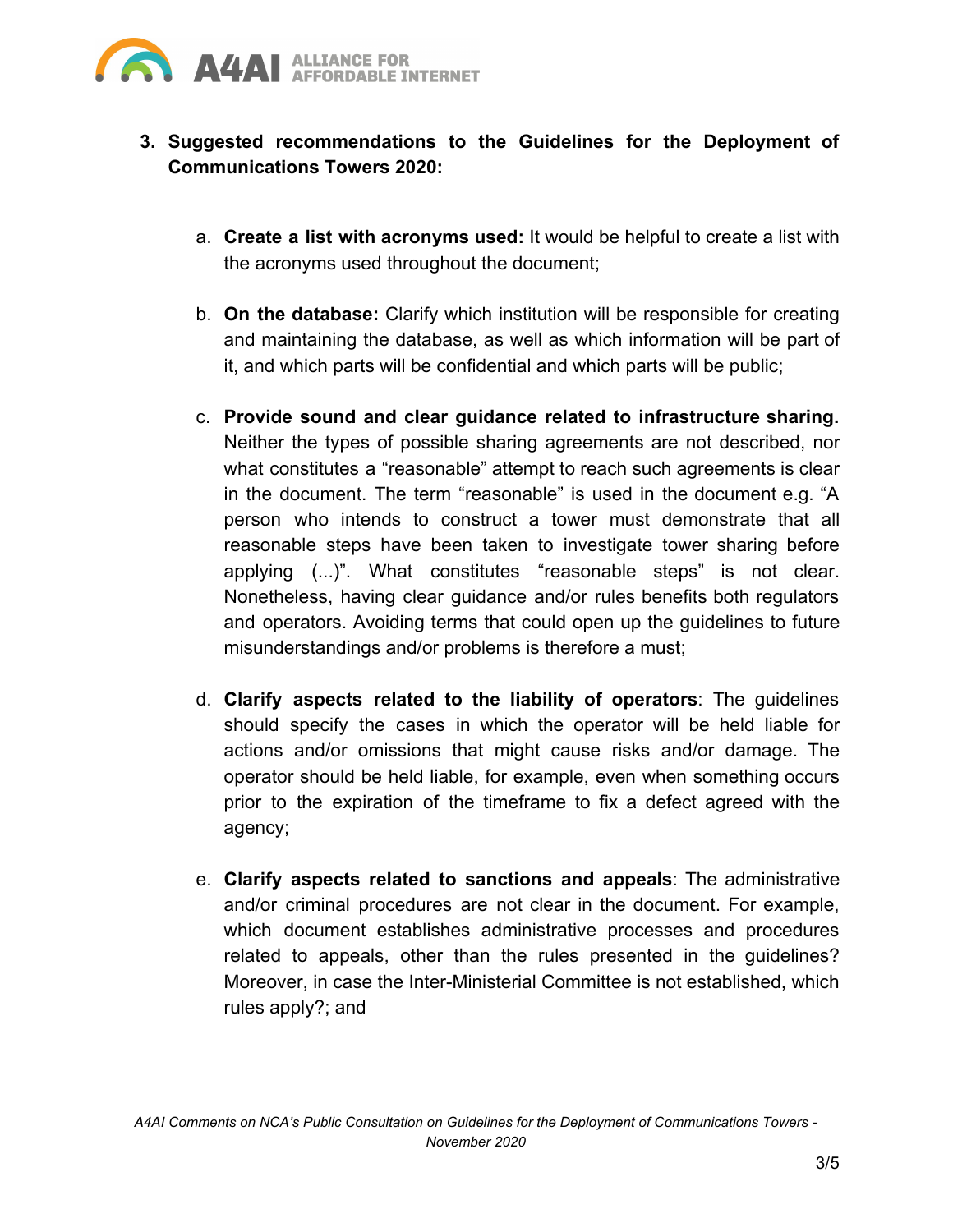

f. **On dispute resolution among operators**: The current guidelines establish that the regulator should intervene in case of a dispute. We would like to suggest adding that alternative mechanisms should also be agreed by the operators - e.g. using alternative dispute resolution mechanisms.

## **4. Other related suggestions**

Apart from the specific comments to the document outlined above, we would also like to encourage NCA to promote advocacy efforts to clarify the risks and benefits of deploying communication towers, to educate the society on what constitutes harmful or non-harmful exposure and avoid misinformation. We have seen a phenomenon in various countries in which the towers have their deployments slowed and/or stopped due to false information related to their safety/risks.

Lastly, we highlight the need to align these guidelines with any other already existing policy and regulatory pieces in Ghana. We also highlight the importance of technology neutrality that will allow for the deployment not only of new technologies such as 5G, but also other technologies that might help Ghana bridge its connectivity gap and achieve universal access. This is even more crucial in remote and rural areas, where access and affordability are often barriers.

## **5. Conclusions**

We are proud to see Ghana once again taking leadership towards improving its telecom regulatory framework as this is instrumental towards ensuring meaningful [connectivity](https://a4ai.org/meaningful-connectivity/) is achieved. A4AI has and will continue to be involved through the Ghana coalition in advocating for shared, open and equitably distributed broadband infrastructure, that brings affordable internet to consumers particularly those in rural areas. We hope the comments provided above are helpful to the NCA. Finally we would also like to encourage the Authority to take a look at additional resources we have developed and/or contributed to over the past years. Some examples of resources are presented below.

Thank you